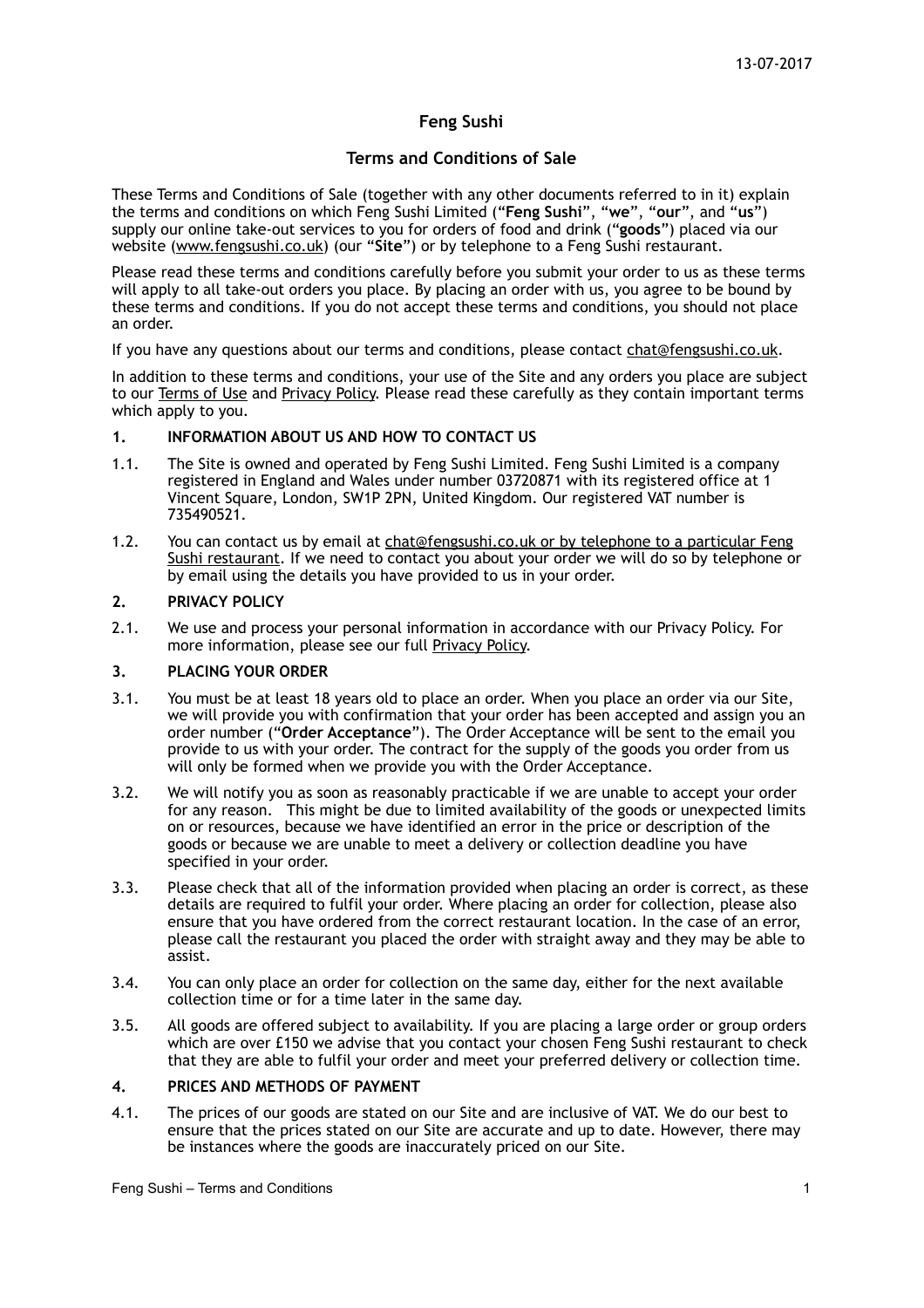- 4.2. The prices of our goods will normally be verified as part of the order process and the price charged to you will be stated in the Order Acceptance. If, despite our best efforts, some of the goods in your order are incorrectly priced, where the good's correct price is less than the stated price, we will charge the lower amount. If the good's correct price is higher than the stated price, we will contact you for your instructions before we accept your order.
- 4.3. The prices stated on our Sites may change from time to time but changes will not affect orders you have already placed which have been accepted by us.
- 4.4. When you place an order online you have the option to choose to pay by cash upon delivery or collection or by card at the time of your order on our Site.
- 4.5. If you choose to pay for your order by card, you authorise us to debit the credit, debit or other card you specify on your order for the amount of the order at the time we send the Order Acceptance. We do not accept payment by American Express cards. We will normally only debit the card you have used for payment at the time we send the Order Acceptance. All payments made by card on our Site are fully encrypted and sent across secure servers.
- 4.6. If your payment is not authorised, your order will not be processed and fulfilled. We will notify you in the event that your payment is not authorised.

#### **5. DELIVERY**

- 5.1. We offer a delivery service to prescribed areas within London. The postcodes we deliver to our stated on our Site. Feng Sushi will not make deliveries outside of the prescribed delivery areas but you may collect any goods you order from the chosen Feng Sushi restaurant location. You can search for your nearest Feng Sushi restaurant by entering your postcode on our Site.
- 5.2. We will do our best to ensure that the goods are delivered within the estimated time and date stated in the Order Acceptance. However, the time of delivery is only an estimate and we cannot guarantee that the goods will be delivered within the estimated times. If you have requested delivery "ASAP" in your order we will use all reasonable efforts to fulfil your order within a reasonable time of the Order Acceptance.
- 5.3. If you do not open the door or respond to telephone calls within 10 minutes of our delivery drivers physically reaching your address, Feng Sushi reserves the right to leave the premises and you will be charged for the order.

# **6. COLLECTING YOUR TAKE-OUT ORDER**

- 6.1. We will do our best to ensure that the goods are ready for you to collect at your chosen Feng Sushi restaurant at the collection time stated in the Order Acceptance. If you have requested that your order is available for collection "ASAP" we will use all reasonable efforts to fulfil your order within a reasonable time of the Order Acceptance.
- 6.2. You may be asked to provide your order number when collecting your order or, if you paid online by card, to show the card used to pay for the order as proof of identity.
- 6.3. If you do not collect your order within 1 hour of your collection time, your goods may be disposed of and you will be charged for the order.

#### **7. CANCELLING OR AMENDING YOUR ORDER**

- 7.1. You may cancel or amend an order after it has been submitted up until either:
	- (a) in the case of same day orders, within a reasonable time and before food has been used to start preparing the order;
	- (b) in the case of group orders over £150, up to 24 hours before the order is due to be delivered or collected.
- 7.2. If you wish to cancel or amend an order after it has been submitted, please contact the Feng Sushi restaurant you have ordered from immediately by telephone. You will not be charged for any orders cancelled in accordance with clause 7.1. Any order cancelled not in accordance with clause 7.1 will be charged to you and will not be refunded.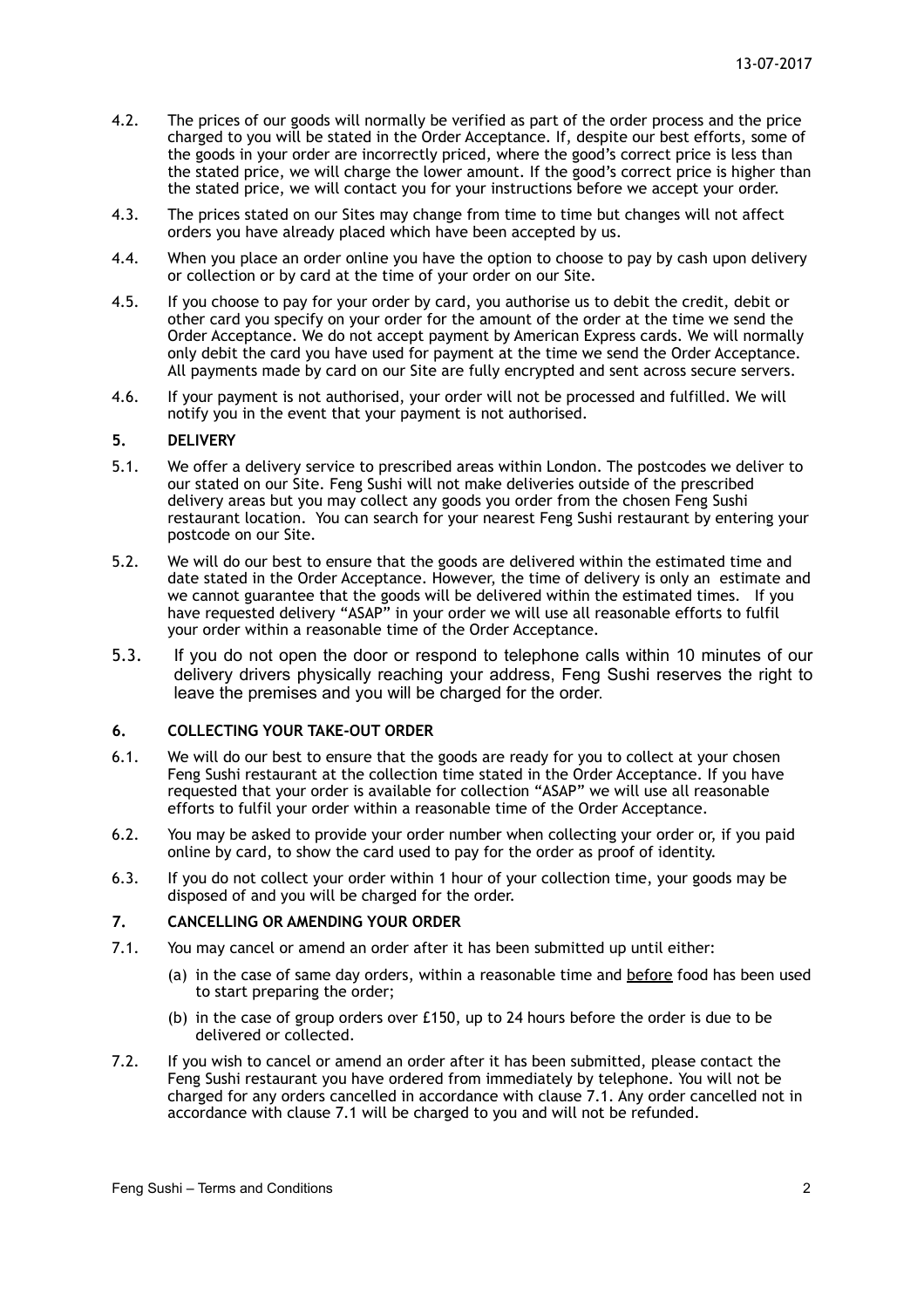- 7.3. If you cancel or amend your order, your original payment will still be processed but if you are eligible for a refund, Feng Sushi will reimburse you using the same method you used to pay for your order.
- 7.4. In the unlikely scenario that we are unable to fulfil your order, Feng Sushi will offer you the option to accept a substitute or to receive a refund for the order.

### **8. OUR GOODS**

- 8.1. The images of the goods on our Sites are for illustrative purposes only. Although we have made every effort to be as accurate as possible, the goods may vary slightly from those images.
- 8.2. We do our best to ensure that the names, descriptions, prices and allergen information of the goods are accurate on our Sites. If you have an allergy, we recommend that you do not order online and instead call the restaurant to inform them directly of your allergies.

#### **9. OUR LIABILITY**

- 9.1. If the goods you collect or which are delivered to you are not what you ordered or are of unsatisfactory quality or the delivery is of an incorrect quantity, you may have the right to reject them. If you have the right to reject the goods, then you must let us know that you are rejecting the goods.
- 9.2. In the event that Feng Sushi fails to comply with these terms and conditions, we are not responsible for any loss or damage that is not foreseeable or that was not caused by our failure.
- 9.3. Subject to clause 9.4, Feng Sushi will not in any event be liable for any business losses.
- 9.4. Nothing in these terms and conditions excludes or limits our liability:
	- (a) death or personal injury caused by our negligence;
	- (b) fraud or fraudulent misrepresentation; and
	- (c) any matter in respect of which it would be unlawful for us to exclude or restrict our liability.
- 9.5. Nothing in these terms and conditions affects your statutory rights.

# **10. VARIATION OF THESE TERMS AND CONDITIONS**

Feng Sushi may amend these terms and conditions from time to time. Please check this page regularly to ensure that you are familiar with any changes to these terms and conditions which will be binding on you.

### **11. INVALIDITY**

If any part of these terms and conditions is unenforceable (including any provision in which we exclude our liability to you) the enforceability of any other part of these conditions will not be affected.

### **12. THIRD PARTY RIGHTS**

These terms are for the benefit of you and us, and are not intended to benefit any third party or be enforceable by any third party.

#### **13. ONLINE DISPUTE RESOLUTION**

- 13.1. If you wish to make a complaint in relation to goods you have purchased online, please email [chat@fengsushi.co.uk.](mailto:chat@fengsushi.co.uk)
- 13.2. If your complaint remains unresolved, we can consider various methods of dispute resolution. The EU provides an online dispute resolution platform which exists to assist the resolution of disputes between online traders and consumers. The platform, and more information about it, can be accessed here: [https://ec.europa.eu/consumers/odr.](https://ec.europa.eu/consumers/odr/main/index.cfm?event=main.home.chooseLanguage)